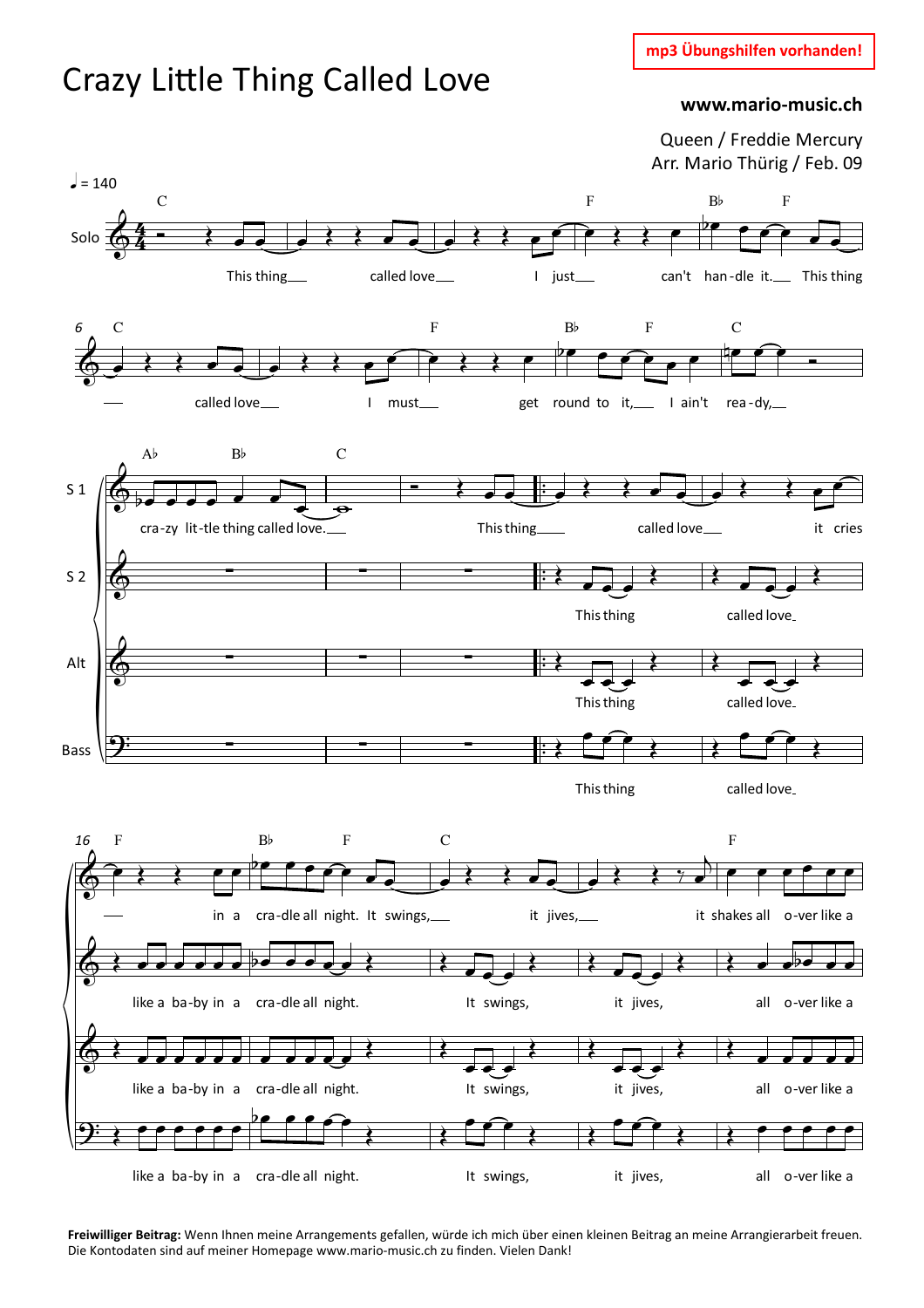

hot and cold fe- ver, sheleaves me in a cool,cool, sweat.

2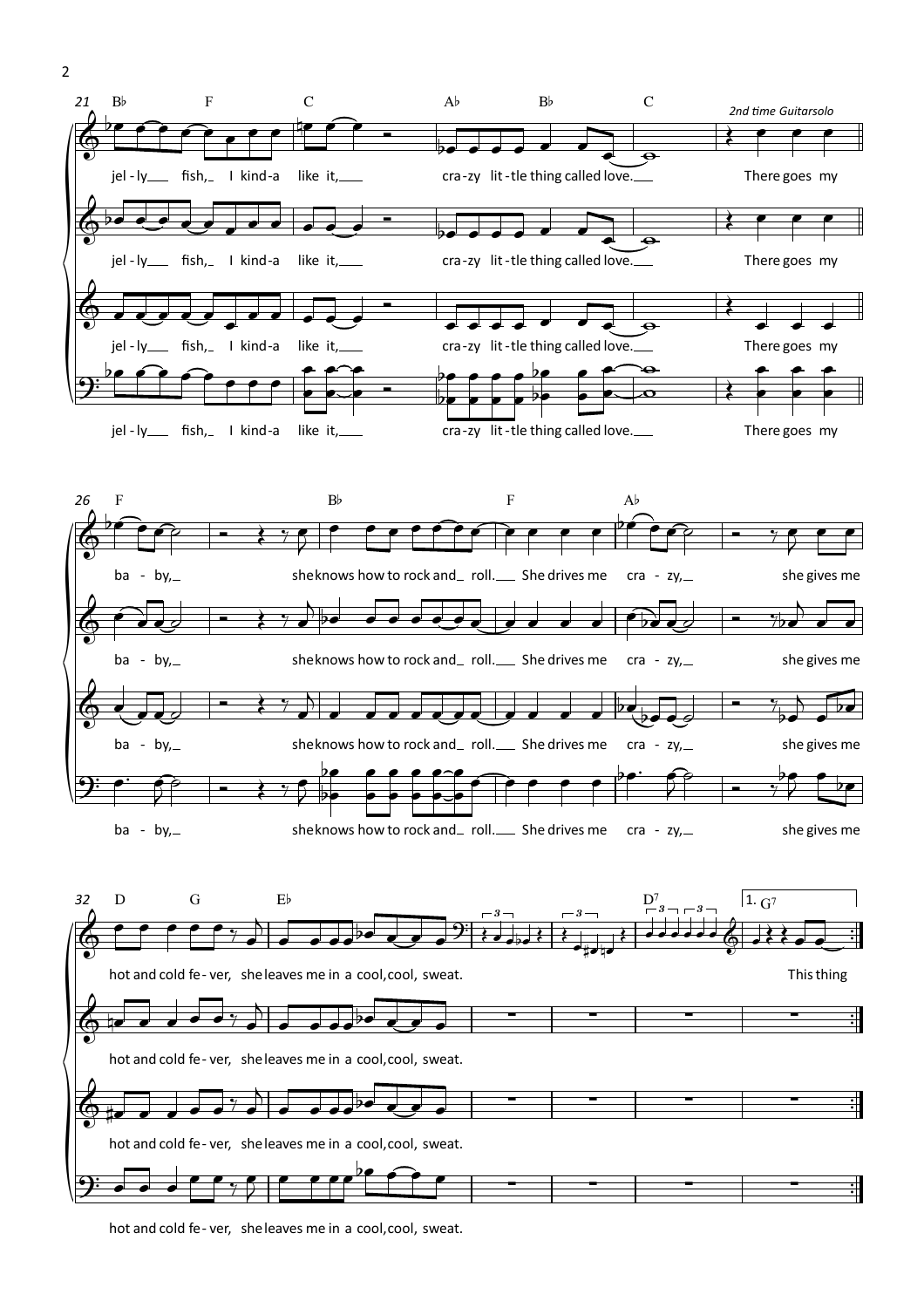